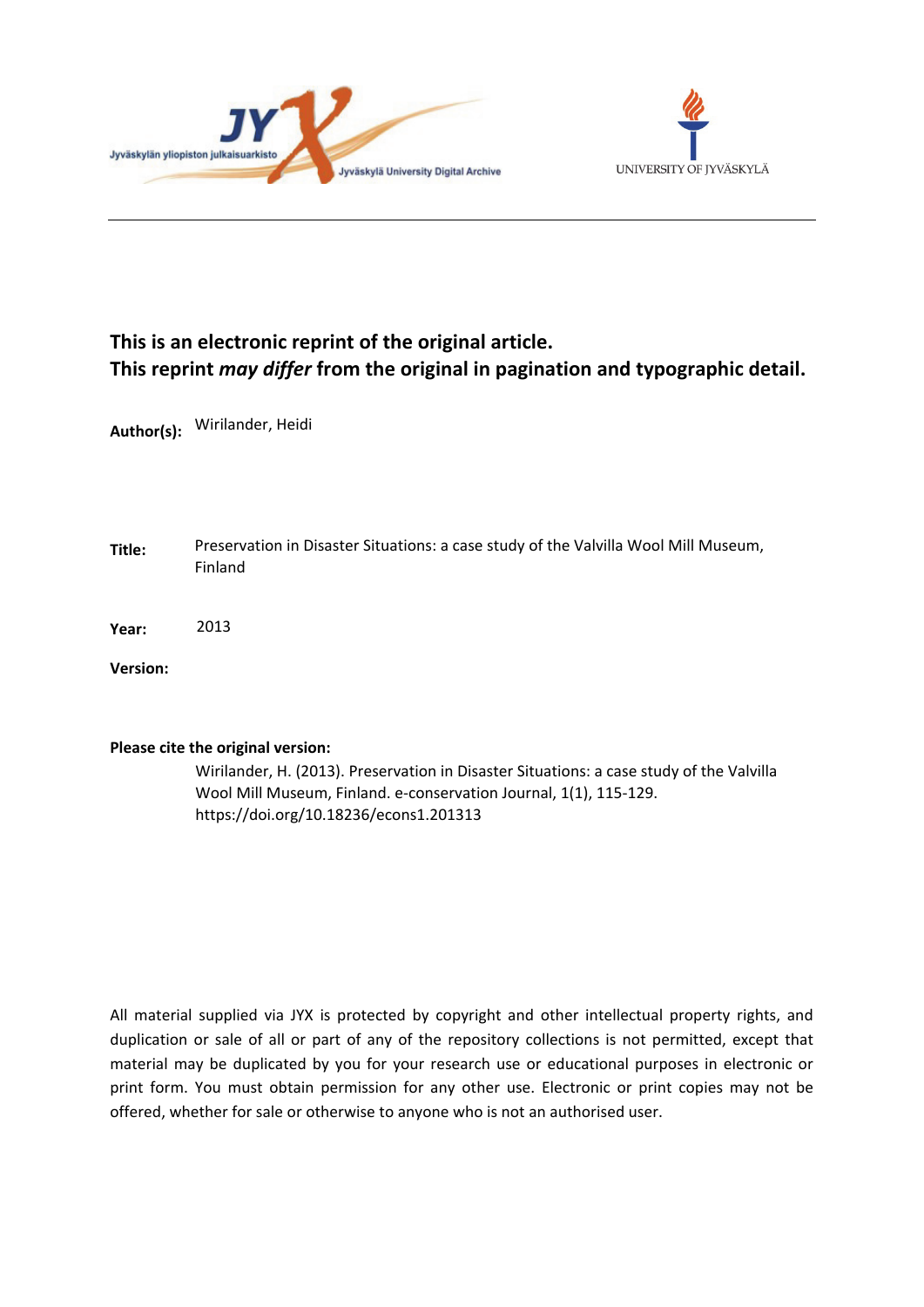



**Tru Vue Introduces UltraVue® Laminated Glass** 

Home Journal Submission About Us

Search

H. Wirilander, *Preservation in Disaster Situations: a case study of the Valvilla Wool Mill Museum, Finland*, e-conservation Journal 1, 2013, pp. 115-129 *Available online 22 November 2013*

# **Preservation in Disaster Situations: a case study of the Valvilla Wool Mill Museum, Finland**

*Heidi Wirilander* 

### **Abstract**

*This article discusses the role of documentation and rescue planning in minimizing collection damages in disaster situations. The topic is surveyed through a case study of a fire that occurred in 2003 at the Valvilla Wool Mill museum in Hyvinkää, in Southern Finland. This incident caused significant damage to the authenticity and integrity of the museum's archival collection. Both the fire and the extinguishing of the fire caused severe damage to items in the archival collection. Deterioration continued during aftercare, causing serious secondary collection damage because the methods of the first aid and aftercare were spontaneously planned and applied. By using the Valvilla Wool Mill museum's incident as an illustrative case study, the article analyses how the documentation and rescue planning influenced collection damage and demonstrates the kinds of effects rescue work can have on the authenticity and integrity of cultural heritage items.* 

#### **1. Introduction**

Since the author of this article has not been directly involved with the disaster response, or aftercare processes during or after the fire, this article is based on the interview information that the author performed to the Valvilla Wool Mill museum's employees. Two of these employees took part in the water damaged collections disaster response and collection recovery work. One of the interviewees had done remedial conservation work for the collection since 2005. The interview was done in 2009 in the context of the author's PhD research.

Beyond the interviews, more detailed information about the fire and the actual disaster response process was found in the Hyvinkää District Court's judgment documents. Detailed information over the collection's damages after the fire and the collection recovery was documented by textile conservator Anu Kasnio and paper conservator Sara Lindberg in their condition report and conservation plan that was given to the city of Hyvinkää in June 2004.

# **2. Preservation of Cultural Heritage**

The need for history preservation and to keep some parts of the traditional environments unchanged started in the  $19<sup>th</sup>$  century [1]. There are two central criteria that are used in the evaluation of cultural heritage. These criteria are defined in UNESCO's World Heritage Convention (WHC) as integrity and authenticity. Integrity is used in measuring "the wholeness and intactness" of cultural heritage [2] and it has been defined as cultural heritage's continuing significance over time [3]. Authenticity is defined in societies through comprehensive cultures and cultural identities [4] and it is analysed through cultural heritage's verisimilitude [5].

Conservation's objective is to safeguard cultural heritage [6]. Preservation aims to prevent or retard deterioration or damage in cultural heritage by controlling its environment or their structure in order to maintain cultural heritage as unchanged as possible [7]. Conservation uses all measures and actions to ensure the accessibility of cultural heritage in present and future times [8]. Conservation treatments target future, current, and past deterioration. These treatments that can be applied to only one object or groups of objects that influence cultural heritage materials and structures both directly and indirectly. Although all changes on cultural heritage are visible, conservation treatments are often evaluated through visual aspects on the basis of whether or not these treatments can be seen on the conserved object [9].

Theory of modern conservation includes preventive conservation, remedial conservation, and restoration into the used treatments in heritage preservation. All measures and actions used in conservation should respect physical properties of cultural heritage [8]. Preventive conservation actions operate in the context or surroundings of cultural heritage. The measures and actions of preventive conservation are indirect and they operate on cultural heritage's surrounding parameters that influence the preservation process of cultural heritage. Preventive conservation treatments do not directly interfere cultural heritage structurally or materially, nor modify their appearance. Remedial conservation actions are all directly carried out on an object or group of objects. Remedial conservation actions should be carried out when objects are so fragile and



e-conservation 1

NEWSLETTER Email:

Name:

Subscribe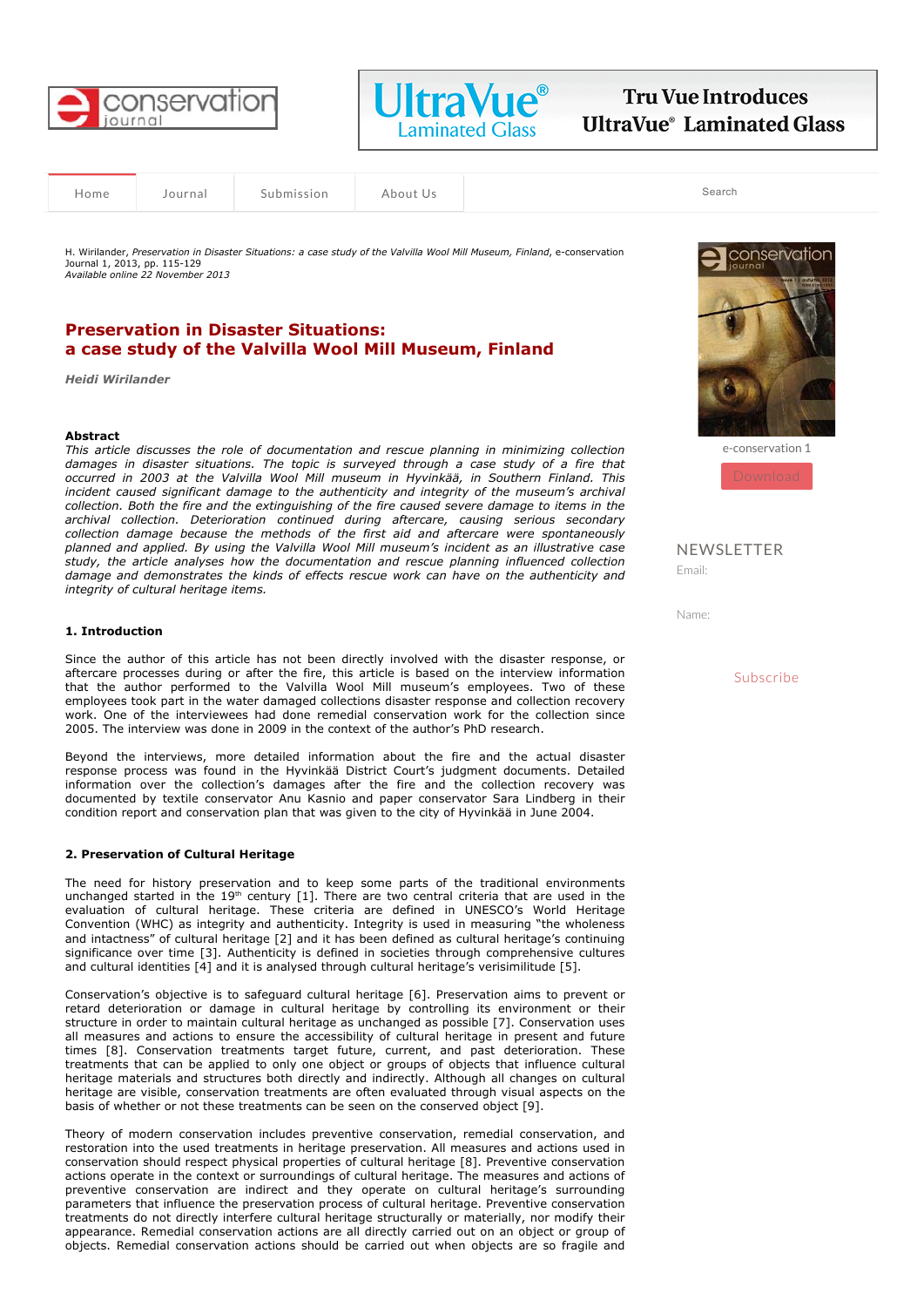deteriorated that they could be lost in a relatively short time without the treatments because these actions may modify the appearance of conserved object [8].

Climatological issues are central in the preservation of cultural heritage. Climatological questions have significant part in preventing secondary collection damages such as moulding in water damaged collections' recovery and collection after-care process. Microbiological attacks in indoor environments are related to the temperature and relative humidity [10]. Mary-Lou E. Florian [11] introduced the idea that fungal filaments absorb water from the materials that they use as breeding ground and not from the air. Therefore, the best parameter for the risk evaluation of fungal damage is the material's water content which is influenced by the relative humidity (RH) and the materials' physical and chemical characteristics [11].

According to Lars Christoffersen [12] different room temperatures and air pressures influence the air's ability to bind moisture. High relative humidity is the most important parameter that nourishes the growth of mold. When the absolute amount of humidity is reduced form the storage air, the risk for mold damage can be minimized. Therefore, storage room-air's drying and dehumidifying is an important part of the drying process of storage's water damaged collections. Usually, there is no active mold growth when the relative humidity is under 65%; when the relative humidity is between 65-75%, the growth of mold may start and at 75-100%, the conditions are ideal for intense and fast mold growth [12]. Drying the room-air could, therefore, be used to fasten the water damaged materials drying and diminish the active growth of the most common mold species. High humidity in items also promotes chemical degradation. Thus, the degradation process may be slowed down if the relative humidity is kept below 65%  $[12]$ .

The recovery process of water damaged material includes preliminary storage and treatments, de-humidification of wet items and cleaning of dried items. The initial storage may be done at the accident site or at another site in cold storage or freezing facilities. Methods of drying may involve air flow, dehumidification, heat that is less than 37 °C and freeze-drying [11]. Lars Christoffersen presents the idea that the most important deteriorative element in temperature and relative humidity changes is the speed of those changes [12]. When the relative humidity in a room is increasing dramatically, climate balancing becomes very challenging. If the temperature is raised rapidly, it influences items both chemically and mechanically by intensifying the chemical degradation process and causing tensions in the mechanical construction of items. A high temperature has also an activating role in the growth of fungal filament [12]. This indicates that in order to prevent secondary damages, such as fungal filaments growth in water-damaged collections, the use of cold storage and freezing facilities in initial storage is a very important part of the recovery process. Also, fast and dramatic changes in room climate should be avoided. Adjustments of both the room temperature and the relative humidity should be made smoothly and gradually also in the disaster recovery situations.

## **3. The Valvilla Wool Mill Museum and Its Archival Collection**

Wool Mill Ltd., later known as Valvilla Wool Mill, was founded in 1892 in the city of Hyvinkää by Finnish manufacturer and engineer Mr. Ossian Donner [13]. The outlook of the industry in the 1890s in Finland was good [14] and the establishment of the Wool Mill (Figure 1) began Hyvinkää's development into an industrial community. At first, the Wool Mill was a spinning mill but through the factory's 100-year history, it grew into one of Finland's largest and most diverse wool mill in production [13]. The factory also influenced the growth of Hyvinkää [15].

The Valvilla Wool Mill Ltd. established a museum in 1981 when traditional textile manufacturing was ending in Hyvinkää. After that year, the company still operated in Hyvinkää as a spinning mill and threads were spun in the factory halls until 1991. The Wool Mill museum's objective was to preserve the factory's history and cultural heritage after the operational changes. The museum was organized by Nils Grandell and Esko Talanterä, engineers employed by the Valvilla Wool Mill Ltd [15].

Finland underwent a severe economic depression between 1990 and 1993. The Wool Mill closed down in the early 1990s and the company donated both the museum and its entire collection to the city of Hyvinkää. The museum's collections were not originally documented by museum professionals and, when the museum was donated, the archival collection was not properly documented. All context information concerning the archival collection was known only by the employees who had organized and taken care of the museum [16].

Before the Valvilla Wool Mill's museum could be donated to the city of Hyvinkää, a volunteer museum professional from the Hyvinkää Heritage Association performed archival collection's pre-documentation with the help of a former employee of the Wool Mill. The archive's predocumentation was done with precision, shelf by shelf. This meant that every archive shelves document folders content themes were listed, but more precise information over individual documents and document folders content was not listed. The pre-documentation lists were also attached directly on the archive shelves. Information about the archival collection's content was written directly to the original textile sample books, archive boxes, and document folders and this information only existed written down in these archive boxes and document folders [17]. At first, the city of Hyvinkää kept the museum open for researchers only. Since extra funding for the documentation of the archival collections could not be found, the collection stayed at the predocumented level until the accident occurred [16].

Before the year 2003 and the fire, no funding was given for the proper documentation of the archival collection which contained 110 shelf meters of archival documents. The archival collection consisted of three parts: a) the collection of textile sample notebooks; b) historical paper archives; and c) separate archival documents that all contained documents pertaining to the entire history of the Valvilla Wool Mill Ltd. and its production in Hyvinkää [16]. Table I defines the archival collection's content more thoroughly [16, 17].

Table I. The Valvilla Wool Mill museum's archival collection's content [16, 17].

| <b>Document Type</b> | <b>Information Content</b> | <b>Number of Documents</b> | <b>Number of archive Boxes</b> |
|----------------------|----------------------------|----------------------------|--------------------------------|
|----------------------|----------------------------|----------------------------|--------------------------------|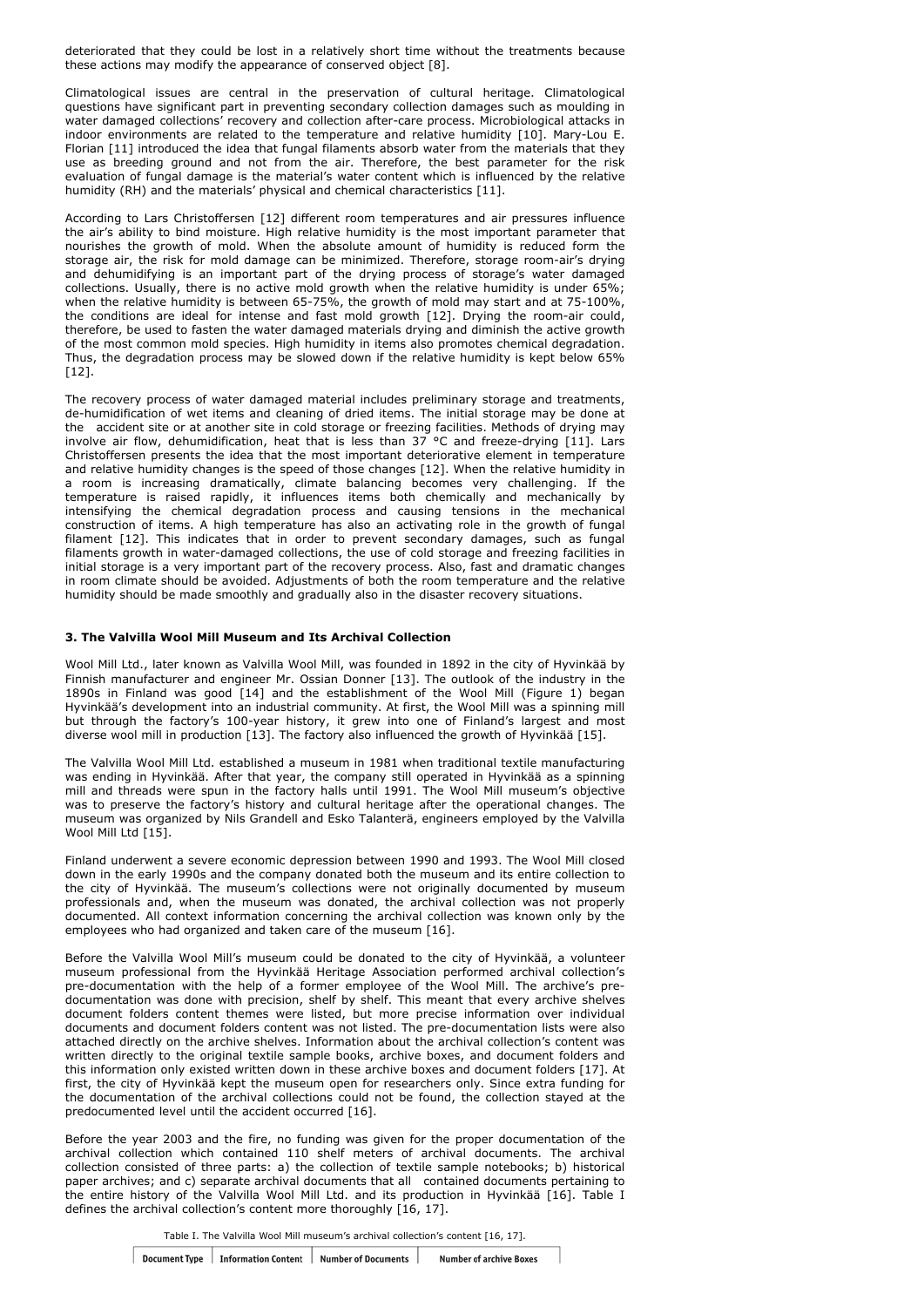| Textile sample<br>notebooks:<br>21 different series                  | Covers information<br>about the Wool Mill's<br>entire textile<br>production form 1890s<br>until 1980s                                                                               | 1488 notebooks that<br>contained approximately<br>84 000 textile samples<br>507 textile fabric and<br>thread maps                                                                                                 | 176 archive boxes of textile<br>cards, which contained textile<br>cards with fabric samples and<br>manufacturing information                                                                                                                                                                                     |
|----------------------------------------------------------------------|-------------------------------------------------------------------------------------------------------------------------------------------------------------------------------------|-------------------------------------------------------------------------------------------------------------------------------------------------------------------------------------------------------------------|------------------------------------------------------------------------------------------------------------------------------------------------------------------------------------------------------------------------------------------------------------------------------------------------------------------|
| Historical paper<br>archives:<br>three types of<br>archival material | Material that revealed<br>the history and<br>development of the<br>Wool Mill Ltd. between<br>1890's and 1990's                                                                      | 270 bound documents con-<br>tained business meetings<br>records, cashbooks, and<br>account books<br>historical paper archives<br>included 200 textile in-<br>dustry- and textile manu-<br>facturing-related books | separate documents, approxi-<br>mately 200,000 stored in<br>archive boxes, binders, and<br>open folders that were placed<br>inside envelopes                                                                                                                                                                     |
| Separate archival<br>documents                                       | Material that revealed<br>the history and<br>development of the<br>Wool Mill Ltd:<br>half of the material<br>dated before year<br>1950 and the rest<br>between 1950's and<br>1980's | Visual and audiovisual<br>documents:<br>1.500 photos,<br>2. five movies,<br>3. 12 voice recordings.<br>4. about 50<br>advertisements                                                                              | about 800 boxes of separate<br>archival documents, which all<br>contained approximately 200<br>documents that contained:<br>1. operational manuals for<br>weaving machines<br>2. warping instructions<br>3. construction drawings for<br>the wool mill building<br>4. mechanical drawings of<br>textile machines |

#### **4. Fire in the Museum's Archival Storage**

In 2003, the factory hall below the Valvilla Wool Mill museum's archival storeroom was rented to a small company that manufactured components for the Finnish industry [16]. On September 25th in 2003, the company carried out metal construction demolition work. While an employee was using a flame cutter, neglecting standard regulations, on a stand near the old factory hall's wood panel ceiling, fire broke out and spread to the archival storeroom [18]. When the employee noticed that there was a heated glow in the wood panel ceiling, he stopped the flame cutting and tried to extinguish the fire with the production hall's fire extinguisher, but it was apparently broken and could not be used [18].

The old factory building's ceiling construction was not very tight and it had gaps in some places between the wood panels. According to the fire investigators, the heat produced by the flame cutting and a welding spark that had gone through one of these gaps started the fire in the production hall's multilayer ceiling [18]. The fire proceeded into the museum's archival storeroom on the second floor [16].

Even though the Wool Mill's sprinklers dated from the early 1900s, they alerted the fire department and started to extinguish the fire with water. The firemen arrived at the site approximately 5 minutes after the alarm. When the fire source had been spotted to the second floor archival storeroom, fire department opened the building's roof to shut down the fire with water. The firemen evacuated archival material that the museum curator guided them to rescue as the most valuable part of the collection from the archival storeroom to the building's roof (Figure 2) [16].

The wool mill's old sprinklers slowed down the fire's progression and prevented the total burning and destruction of the museum's archival collection. However, the sprinklers and use of water to extinguish the fire ensured that the entire archive was wet after the fire. Fortunately, some important parts of the museum's archival collection had been temporarily placed in the museum's office and, therefore, were not damaged [16].

After the fire was extinguished, a private logistic company packed and moved the damaged archival materials into an undamaged production hall of the factory building. Because the city of Hyvinkää owned the entire Valvilla Wool Mill building, it could provide a free production hall for the aftercare process. Unfortunately, the standard packing boxes used in moving were made of plastic and were unventilated which prevented the water from draining out from the packing boxes [16].

*Figure 1 (left). The Valvilla Wool Mill area in 2012. Photo: Pentti Halenius, 2012. Figure 2 (right). Archival documents that were evacuated from the archival storeroom to the Valvilla Wool Mill's roof during the extinguishing of the fire. Photo: Hyvinkää City Museum, 2003.*

View the embedded image gallery online at: http://www.e-conservation.org/issue-1/23-preservation-in-disastersituations#sigFreeIda6e5dd7d4a

#### **5. Archival Collection First Aid and Aftercare**

When the accident happened there was no rescue plan for the museum's archival collections and no aftercare plan for fire and water damage situations. Because the rescue work was not planned, there were no material resources ready or plans for rapidly getting a large group of museum professionals into the rescue work after the disaster [17]. All rescue plans concentrated on people's safety and the well-being of the building. Collection safety issues were not considered. Also, there were no material resources or museum professional networks ready in Finland for this sort of post-catastrophe aftercare [16].

The disaster response and the archival collection's recovery were very challenging and the process continued nearly for two weeks. The number of totally wet archival material was large (110 meters of archive shelf) and it was known by the Valvilla Wool Mill museum's employees that if the damaged collections were not dried or frozen within three days the collection would mold. All archival documents had both fire and water damages, but the archive library section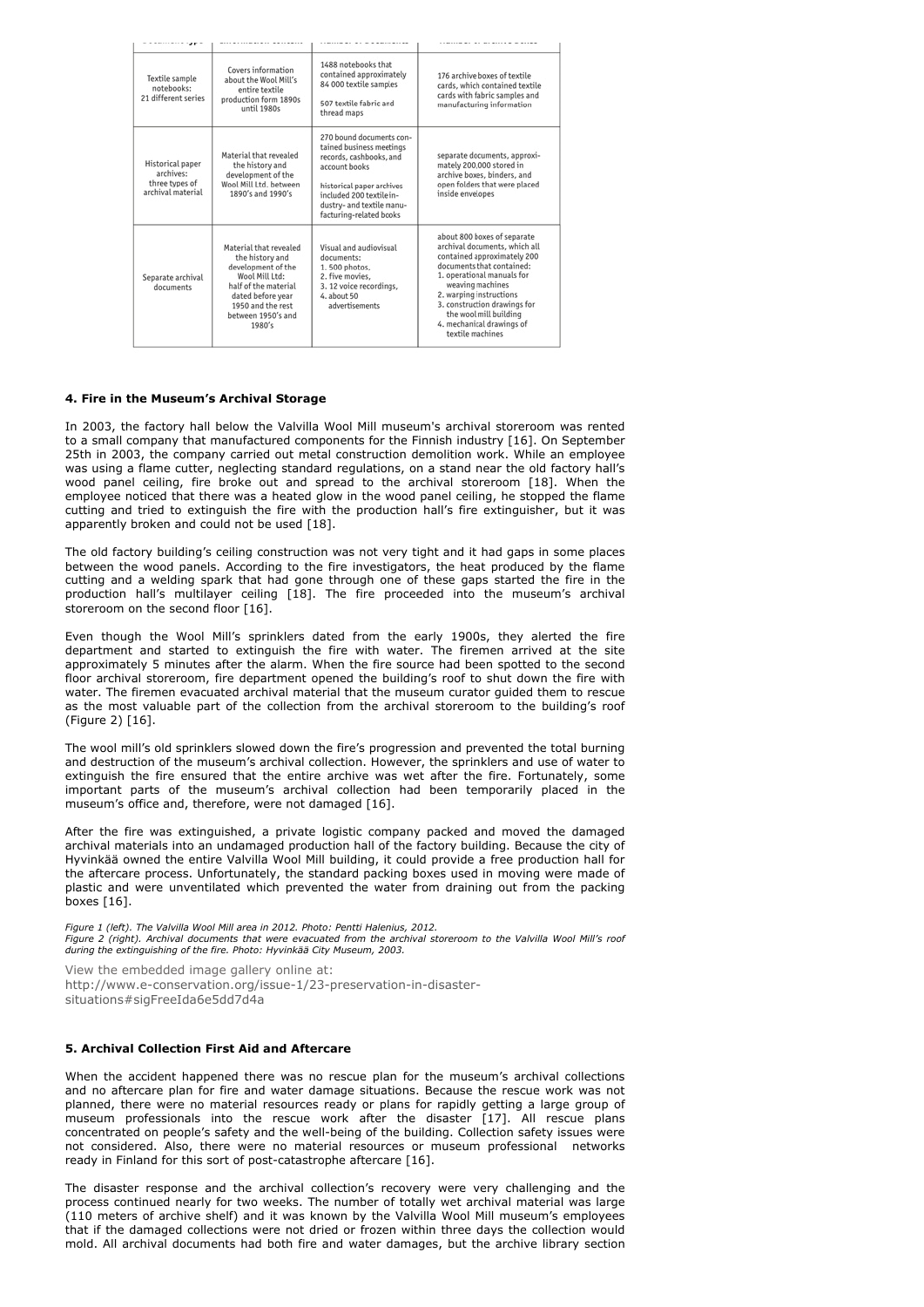where the fire had started was badly burned [17]. There were no existing possibilities at that time to arrange immediate large-scale freezing and freeze-drying facilities for large quantity of water damaged archival or museum collections in Finland. Also, freezing and freeze-drying methods in water-damaged collection aftercare were not so familiar methods in Finland because there had never been such large-scale water damages in Finnish museums or archives. Therefore, freeze-drying methods were not applied in the recovery of the museum archival collection [16].

The Valvilla Wool Mill museum and its employees were well connected with the local nongovernmental organizations and museum professionals who were willing to help. The Valvilla Wool Mill museum's employees managed to get help from a couple of paper conservators who voluntarily planned the aftercare methods with the resources that could be provided rapidly and at minimum cost. Also, the decision-making organization of the city of Hyvinkää was not prepared for this type of disaster or to provide large investments for collection rescue work at the fast rate that would have been needed in order to minimize secondary collection damage  $[16]$ .

The two professionals who were employed in the museum worked long hours for several weeks to get the archival material dry and to prevent the total loss of the collection [17]. There were also several local voluntary organizations in Hyvinkää that participated in the drying of the wet archival material. Some of the organizations worked for a weekend and others for several days. The city of Hyvinkää also funded a group of local unemployed people to work for the museum during the collection's drying process [16].

The lack of disaster planning meant that the disaster response and the collection recovery were done in shock and using short-notice planning with the available economic and material resources. Unfortunately, the use of minimal economic and material resources in the disaster response and collection recovery caused expansive growth of secondary collection damage such as moulding [16, 17]. In retrospect, it is possible to say that freezing and controlled freezedrying and air-drying of smaller collection parts separately could have prevented most of the secondary collection damages. For audio-visual materials, instant air-drying would have probably been the most useful solution in all cases.

Since the archival collections had not been previously documented, the rescue work could not be prioritized at the level of individual documents and collection parts by their cultural and historical value. After the accident, the collection items had to be spontaneously prioritized through the overall condition and level of damage of individual items [17]. The prioritization was performed with a preliminary view of the collection's most historically significant parts. The textile sample notebooks were given top priority in the aftercare, being the main goal to preserve their information content. Because the air-drying used in the aftercare was not very effective and the note-books were very thick, the original leather covers were cut off to improve the drying efficiency of the textile samples and paper material in the books. The objective was to prevent secondary damage such as molding, but the drying method was not effective enough to prevent this [16].

During air-drying, the textile sample notebooks were placed open on large tables and on the floor in vertical position. Book shelves were protected with dust jacket. Drying papers (makulatur paper and wastepaper) that held the book pages open were placed between book pages (Figure 3). Large fans were used in the drying process. More localized drying of individual notebooks was done with hand dryers [16, 17].

Unfortunately, this type of air-drying was not optimal for the notebooks drying. The textile samples were fastened to the book pages with water-soluble glue which, in some cases, caused that the fans' airflow to blow the textile samples from their original places in the book pages [16]. This was even more unfortunate because those textile samples lost their linkage to their context information since this information existed only in the original notebook pages and in the badly damaged book covers that were already cut off in order to improve the air-drying process [17].

#### **6. Secondary Collection Damages**

The following description of the collection secondary damages are based the interview to both the museum employees' [16] and the collection condition report [17] which was given to the city of Hyvinkää in June 2004. Since there were not enough museum professionals working on the first aid process and collection recovery during the first weeks, some wet archival material stayed wet and could not be saved. This material was completely destroyed by mold and water that stuck the pages tightly together.

Most parts of the collection were saved but these items had significant secondary damage. The fire had also caused soot and burn damage (Figure 4). The water had, for example, rinsed the color of both the writing ink and textile samples onto the notebook pages. Also, the collection logistical moves during the rescue and the aftercare caused mechanical damage such as tears in pages. A large part of the collection had mold damage. The only archival documents that were undamaged after the fire were those that had been placed temporarily in the museum office before the fire [16].

After the first five-week period of the collection recovery, the city employed a textile conservator and, two months later, a paper conservator to perform condition evaluation of the museum's damaged archival collection, objective was to develop a conservation plan (Figure 5) [16]. Two months after the fire, the collection was moved from the production hall where its recovery was performed in a new archival storeroom that had been renovated. The textile conservator started the textile sample notebook's condition evaluation and reporting in December 2003. The paper conservator started the paper archive condition evaluation in January 2004 [17].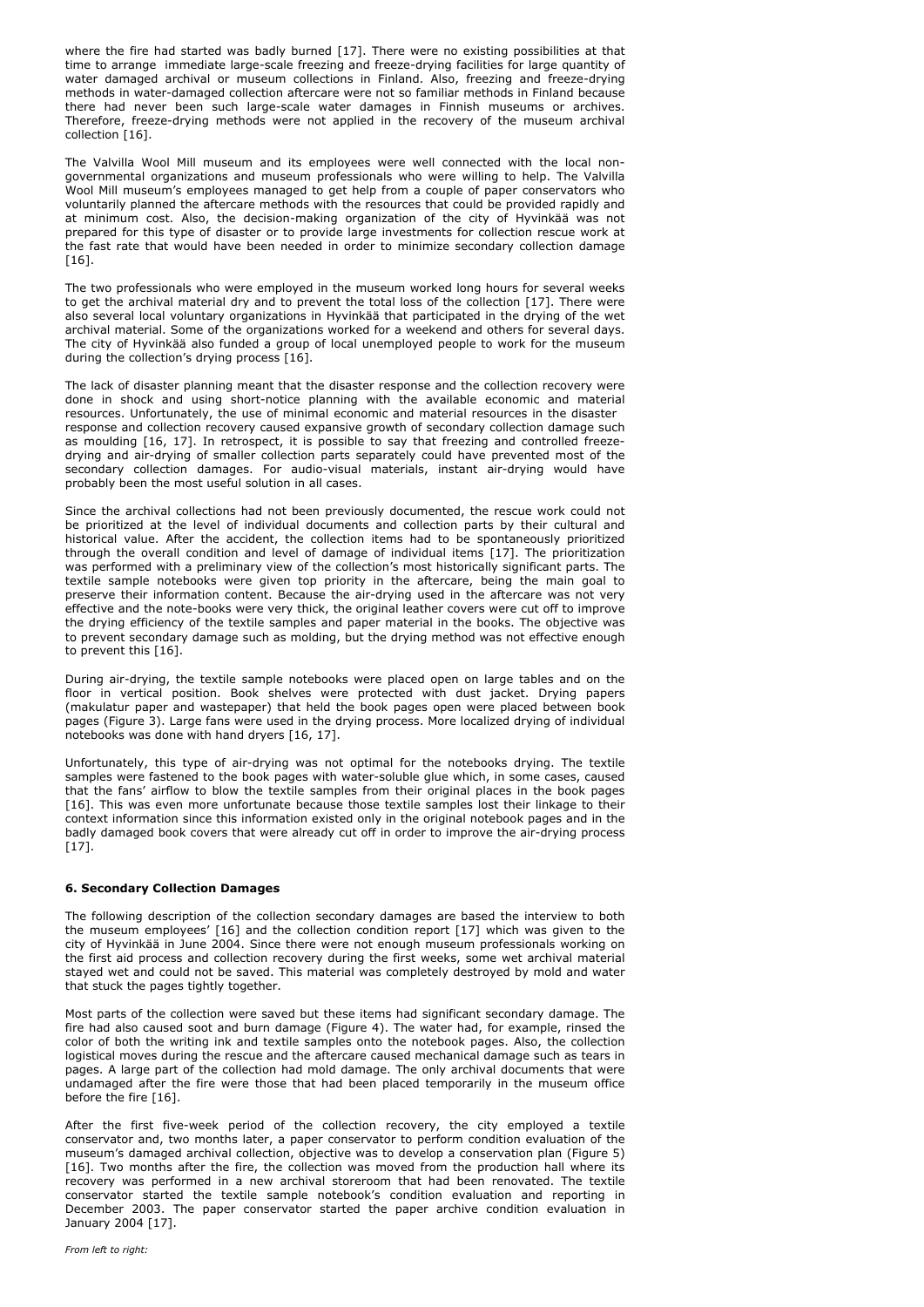*Figure 3. Textile sample notebooks air-drying during the first aid and aftercare process. Photo: Hyvinkää City Museum, 2003. Figure 4. Soot and burn damage caused by the fire. Photo: Hyvinkää City Museum, 2003.*

*Figure 5. Textile sample's condition evaluation in Nowember 2003. Photo: Hyvinkää City Museum, 2003.*

View the embedded image gallery online at:

http://www.e-conservation.org/issue-1/23-preservation-in-disastersituations#sigFreeId69ef4aa464

The collection's condition before the fire is not known [16]. The first condition evaluation was done for the collection after the fire and the evaluation was divided into five different condition categories: excellent (1), good (2), fair (3), poor (4) and extremely poor (5). Table II describes the archival collection damages, overall condition and conservation needs after the disaster [17].

Strong changes in relative humidity and temperature had caused permanent damage to the archival material [16]. The largest nine textile sample notebooks did not dry fast enough and their book covers, bindings, pages, and textile samples were already molding in October 2003 [16]. The pages were photographed and the textile samples were removed from the pages. Textile samples were packed for future conservation treatments. After this, the original book pages and the book covers were destroyed due to the mold damages. Also, the most molded textile samples were removed from the collection. During the condition evaluation, 708 molded textile samples were destroyed. The backgrounds and the argumentations of this decision are not clear [17].

*Table II. Archival collection damages, overall condition and conservation needs after the disaster.*

| <b>Document Type</b>                                                 | <b>Collection Damages</b>                                                                                                                                                                                                                                                                                                                                                                                                                                                                                   | <b>Overall Condition</b>                                                                                                                                        | <b>Need for Conservation</b>                                                                                                                                         |
|----------------------------------------------------------------------|-------------------------------------------------------------------------------------------------------------------------------------------------------------------------------------------------------------------------------------------------------------------------------------------------------------------------------------------------------------------------------------------------------------------------------------------------------------------------------------------------------------|-----------------------------------------------------------------------------------------------------------------------------------------------------------------|----------------------------------------------------------------------------------------------------------------------------------------------------------------------|
| Textile sample<br>notebooks:<br>21 different series                  | - Water and fire based damages;<br>- Dropping of textile samples from<br>notebook pages;<br>- Book covers and bindings partly<br>deformed or twisted, pages were<br>swelling:<br>- Pages were swelling; the material<br>had tears, burn damage, and soot<br>damage which were exacerbated by<br>water damage;<br>- Running color, textile samples<br>stained notebook pages;<br>- Mold damages;<br>- Nine largest textile sample<br>notebooks: book covers, bindings,<br>pages, and textile samples moulded | About 67% of the textile<br>sample were in poor or<br>extremely poor condition<br>About 33% of the<br>documents were in good<br>or fair condition               | Damaged notebooks<br>needed conservation<br>treatments                                                                                                               |
| Historical paper<br>archives:<br>three types of<br>archival material | - Water and fire based damages:<br>- Bound manuscripts: burn damage,<br>book covers had been cut off:<br>- Physical damages: deformation and<br>twisting:<br>- Pages were swelling; the material<br>had tears, burn damage, and soot<br>damage which were exacerbated by<br>water damage;<br>- Hardening into stone like concrete;<br>- Mold damages:<br>- Stapled documents had rust damage                                                                                                                | About 67% of the paper<br>archives in poor or<br>extremely poor condition<br>About 20% of the<br>manuscripts had<br>significant physical<br>damage              | Need for Conservation                                                                                                                                                |
| Separate archival<br>documents                                       | - Water and fire based damages:<br>- Pages were swelling; the material<br>had tears, burn damage, and soot<br>damage which were exacerbated by<br>water damage:<br>- Stapled documents had rust<br>damage                                                                                                                                                                                                                                                                                                   | Almost 60-70% of the<br>separate archival<br>documents: were in poor<br>condition<br>The audiovisual and picture<br>material was in extremely<br>poor condition | About 58% of the audio-<br>visual material needed<br>instant conservation<br>Rest of the material<br>needed at least surface<br>cleaning and new storage<br>material |

# **7. Conservation of the Archival Collection**

The conservation plan concentrated on the remedial conservation of the damaged archival materials. There was no mass conservation treatments designed or applied for the collection's conservation. The goal of the conservation treatment was to stop the deterioration process of the original materials and to improve the overall condition of the collection [16, 17].

The conservation plan concentrated on preserving the information content of the archival collection. The primary objective was to conserve the collection so that its information content was preserved and the material could be handled and researched safely. The most important information content was seen in the individual textile samples and in their context information [16]. The original objects, such as the textile sample notebooks, were not the primary focus of the conservation work. Written description information from the extremely dirty textile sample notebook pages were moved onto new cardboard sheets. The dirty textile samples were cleaned and washed and the moldy textile samples disinfected [17].

When the condition evaluation started in December 2003, two museum assistants also started to perform the easier remedial conservation treatments on the less damaged archival material [17]. The collection's conservation has been carried out using this conservation plan for five years and the work was still ongoing in 2009 when the museum employees were interviewed about the accident [16].

#### **8. Discussion**

In the early 2000s in Finland, the public buildings risk evaluation and risk management work concentrated mainly on the security of people, not on protection of valuable cultural heritage. The decision to save money just after the fire and during the first weeks of the disaster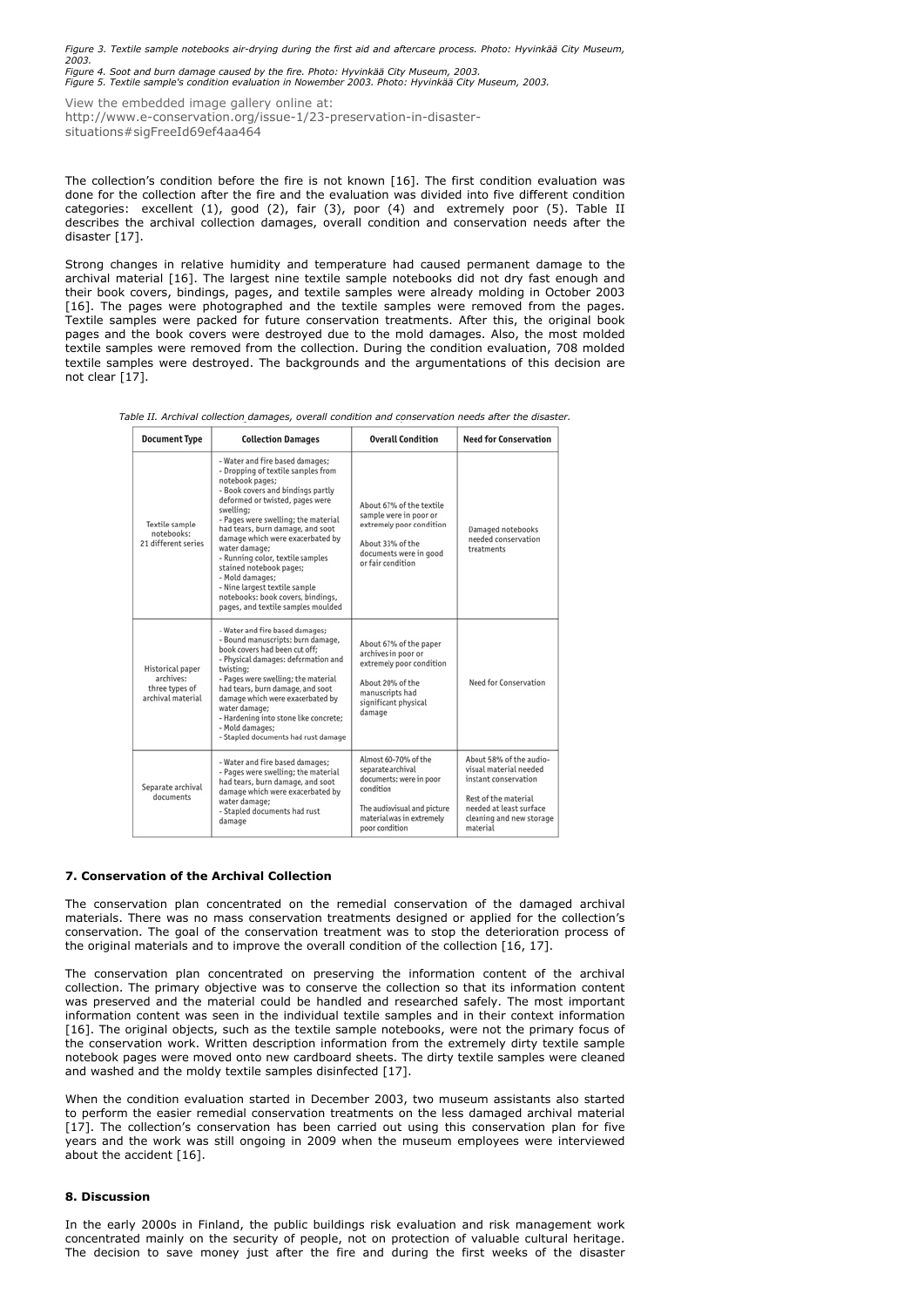response and collection recovery meant that the collection's damaging continued for several weeks after the disaster. The collection recovery method that was chosen, air-drying of entire wet archival collection at once, was one of the main factors that lead to the large-scale secondary damage. Ineffective first aid methods were employed due to lack of disaster planning and economical resources. These circumstances resulted more permanent and serious collection damages and expanded the need for further collection aftercare and remedial conservation in order to save the collection. Ironically, the attempt to save money just after the fire may have increased the overall cost of the collection's recovery because in the end the badly damaged collection has required many years of remedial conservation.

Used the air-drying method was not effective enough to dry the large archival collection. Because the entire aftercare was done in crisis without any previous planning or experience with such situations and with limited material and economic resources and without museum crises professionals' help, the secondary damage could not be avoided. Factors that could have increased the efficiency of the air-drying such as wind tunnels or blotting papers under the sample books were not used. Paper materials (maculatur paper, wastepaper and dust jacket) that were used in the drying process did not have very good ability to suction water from wet archival documents. Also, the dehumidifying process was not effective enough in the production hall where the air-drying was done. It is not possible to say how much these additional elements could have improved the drying process during the aftercare if they had been used in the proper way. It is also not known how museum professionals shock and lack of crises help have influenced the collection recovery work.

Contemporary conservation ethics support the idea of minimal intervention in conservation treatments, which means that the treatments should be done utilizing a minimalist approach. In the case of the Valvilla Wool Mill museum's archival collection, the objective was to preserve the collection's information content. Information content meant, in this case, individual textile samples of the notebooks and the written information that contextualized the textile samples into the Valvilla Mill's textile production. Plan-based minimal intervention treatments that could have included, freezing of archival materials and more controlled use of freeze-drying and airdrying could not be applied spontaneously in the collection recovery. Use of such plan-based disaster response and collection recovery methods would have required collection rescue planning, a large number of professional conservators, and material resources that could not be arranged for immediate use in this disaster situation.

Immediately after the fire, the two museum employees had great need for a group of museum professionals and conservators who could have helped them for a couple of weeks when the first aid and collection recovery started. The Valvilla Wool Mill museum's employees felt that they were left on their own to manage with "their museum disaster". The freezing and freezedrying of the water-damaged collection was also discussed when it became obvious that the airdrying methods that were in use did not work as effectively as it was expected. This new option was eliminated since there were no resources available to provide the required number of freezer containers for this purpose. Also, the museum employees felt that, if the wet archival material was to be frozen, it would have required many years of freeze storing before the entire 110 shelf meters could have been freeze-dried or air-dried in smaller parts using more controlled and effective means of drying. At that time, there were only a few rather small sized freeze-drying facilities at the biggest museums in Finland because freeze-drying was mainly used for archeological materials conservation.

The Valvilla Wool Mill museum's archival collection was only not totally destroyed thanks to the museum employees who did everything they could to save the damaged collection. Also, many volunteers, including both museum professionals and common people, gave critically needed help in providing first aid. Without this help, the first aid would not have been possible in such emergency circumstances.

#### **9. Conclusions**

The Valvilla Wool Mill museum's archives fire shows how strongly collection documentation and disaster planning influence the outcome of the disaster response process and the collection's secondary deterioration in disaster situations. In the Valvilla Wool Mill museum incident, different deteriorative parameters simultaneously influenced the collection's deterioration process which made more difficult to apply mass conservation treatments for the deteriorated collections. It is also very hard to secure large cultural heritage collections through remedial conservation of individual objects because it requires both massive economic resources and conservation treatments that may raise hard ethical questions such as how well the document's integrity and authenticity is preserved and does these treatments influence on the possibilities to research and gain accurate information from these documents.

Although all aspects of conservation (preventive conservation, remedial conservation, and restoration) have their place in preservation process, the Valvilla Wool Mill Museum incident shows that preventive conservation and planned based mass conservation treatments in the disaster recovery and collection first aid stage may prevent severe and more complex secondary damages. It is also the most cost effective way to do collection recovery. This case shows that preventive conservation theory has much to give for the development work of collection recovery. In order to preserve the integrity of large cultural heritage collections in disaster situations, aftercare should be done using preventive conservation-influenced mass conservation treatments so that the need for remedial conservation actions could be avoided and/or minimized.

In the Valvilla Wool Mill Museum case all remedial conservation treatments performed directly to the archival collection documents have had influence on the archival document materials, mechanical construction and authenticity and integrity. Therefore, chosen conservation treatments also raise difficult questions over the treatment reversibility. In this case, conservation treatments are mainly irreversible. The chosen conservation treatment long term effects on the collection's preservation and re-treatability is unknown.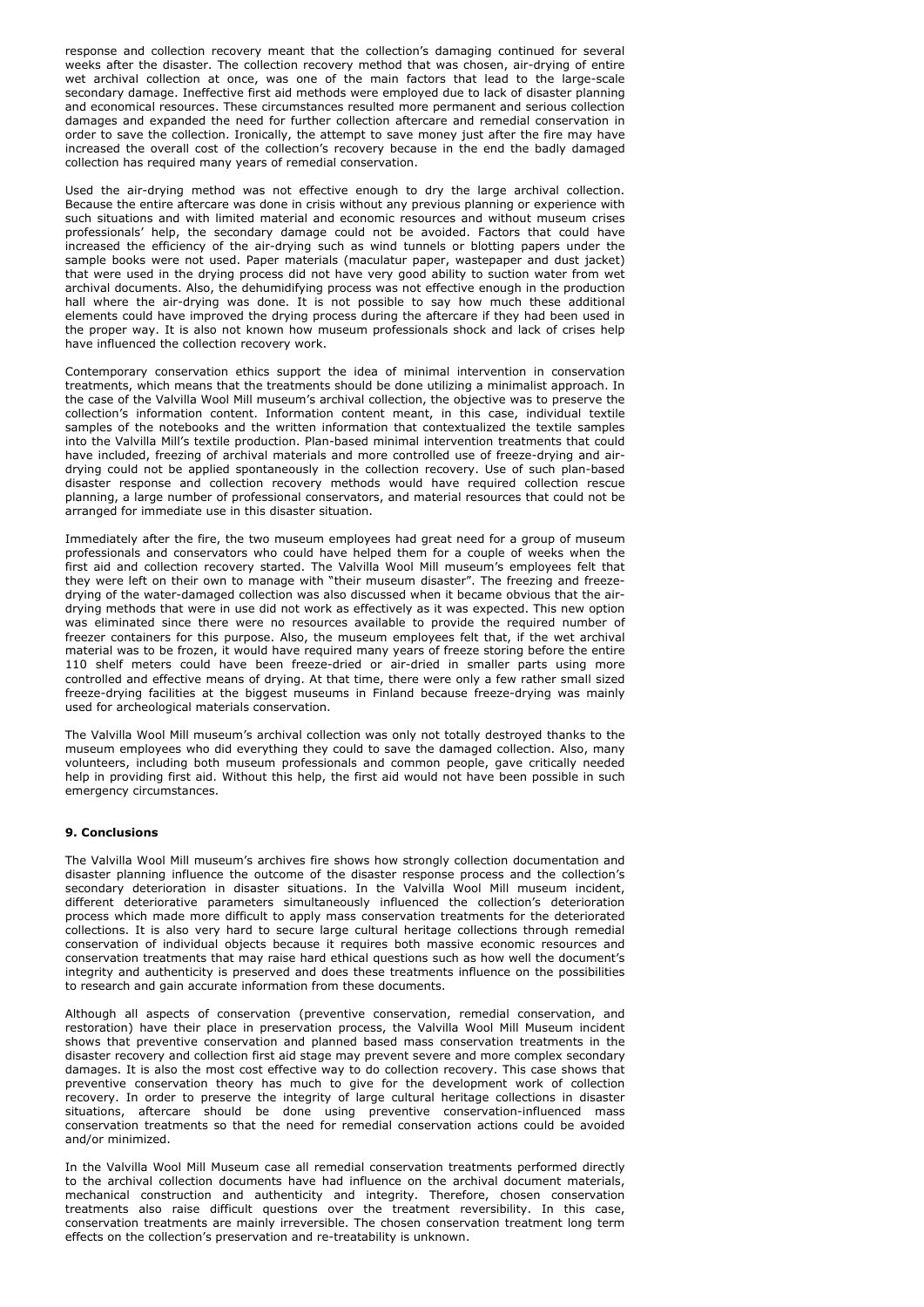#### **10. Acknowledgements**

I would like to thank the Jenny and Antti Wihuri Foundation, the Oskar Öflund Foundation, the Alfred Kordelin Foundation, and the Department of Art and Culture Studies at the University of Jyväskylä for funding my Ph.D. research. I am also grateful to the Hyvinkää City Museum for its excellent cooperation and for providing the photographs used in this article, as well as to photojournalist Pentti Halenius, who provided me with Figure 1. Valuable comments on my article have also been provided by professor Pauline von Bonsdorff from the University of Jyväskylä, curator Sari Mustajärvi from the Hyvinkää City Museum.

### **11. References**

[1] R. F. Betts, *A History of Popular Culture – More of Everything, Faster and Brighter*, Routledge, New York, 2004, pp. 126

[2] UNESCO, *Background document on the notion of integrity*, International World Heritage Expert Meeting on Integrity for Cultural Heritage, Al Ain, United Arab Emirates, 2012, pp. 2, http://whc.unesco.org/uploads/events/documents/event-833-7.pdf (accessed 4 October 2012)

[3] H. Stovel, *Effective use of authenticity and integrity as world heritage qualifying conditions*, City & Time 2(3), 2007, pp. 3, http://www.ceci-br.org/novo/revista/docs2007/CT-2007-71.pdf (accessed 2 December 2012)

[4] W. Welburn, V. Pitchford, C. Alire, M. Brown, K. E. Downing, A. Rivera, J. Welburn and M. Winston, *Memory, authenticity and cultural identity: The role of library programs, services and collections in creating community*, IFLA World Library and Information Congress: 75th IFLA General Conference and Council, Milan, Italy, 2009, pp. 2-3, http://www.ifla.org/files/hq/papers/ifla75/158-welburn-en.pdf (accessed 3 October 2012)

[5] C. Hargrove, *Authenticity in cultural heritage tourism*, Reflections 34(4), 2003, pp. 2, http://sohosandiego.org/reflections/2003-4/authenticity.htm (accessed 3 August 2012)

[6] ICOMOS, *International charter for the conservation and restoration of monuments and sites (The Venice Charter 1964)*, 1964, http://www.international.icomos.org/charters/venice\_e.pdf (accessed 4 October 2012)

[7] ICOM-CC, *Definition of profession*, 2012, http://www.icom-cc.org/47/about-icomcc/definition-of-profession/ (accessed 4 December 2012)

[8] ICOM-CC, *Terminology to characterize the conservation of tangible cultural heritage*, Resolution adopted by the ICOM-CC membership, 15th Triennial Conference, New Delhi, 2008, pp. 1-2, http://www.icom-cc.org/54/document/icom-cc-resolution-terminology-english/?id=744 (accessed 4 December 2012)

[9] ICOM-CC, *Commentary on the ICOM-CC resolution on terminology for conservation*, Rome, Italy, 2008, pp. 1-2, http://www.icom-cc.org/54/document/icom-cc-resolution-on-terminologycommentary/?id=745 (accessed 4 December 2012)

[10] E. Dahlin, *Preventive conservation strategies of organic objects in museums, historic buildings and archives*, 5th European Commission Conference, Cracow Poland, 2002, pp. 57-58, http://www.cyf-kr.edu.pl/~ncbratas/pdf/full\_dahlin.pdf (accessed 4 October 2012)

[11] M.-L. E. Florian, *Aseptic technique: a goal to strive for in collection recovery of moldy archival material and artifacts*, The Journal of the American Institute for Conservation 39(1), 2000, pp. 5-6, 9, http://cool.conservation-us.org/jaic/articles/jaic39-01-008.html (accessed 26 July 2012)

[12] L. D. Christoffersen, *ZEPHYR – Passive climate controlled repositories – Storage facilities for museum, archive and library purposes*, Rapport TVBH-3028, Birch & Krogboe A/S Consultants & Planners, Lund University, Department of Building Physics, 1995, pp. 27, 29-30, 34

[13] *National Board of Antiques in Finland*, Hyvinkään villatehdas, Museovirasto, Valtakunnallisesti merkittävät rakennetut kulttuuriympäristöt, RKY (Nationally significant built cultural landscapes register, RKY), 2012, http://www.rky.fi/read/asp/r\_kohde\_det.aspx? KOHDE\_ID=4023 (accessed 7 April 2012)

[14] O. Donner, *Min tid – Minnen och intryck från ett långt liv*, Holger Schildts Förlag, Helsingfors Finland, 1949, pp. 29-30

[15] Hyvinkää City Museum, *Valvillan tehdasmuseo (Webpages of the Valvilla Wool Mill Museum)*, 2012, http://www.hyvinkaa.fi/Kulttuuri-ja-vapaa-aika/Kulttuuri-ja-taide2/Museotgalleriat-nayttelyt/kaupunginmuseo/Valvillan-tehdasmuseotekstiilimuseo/ (accessed 2 May 2012)

[16] H. Wirilander, *Hyvinkää City Museum's employee's theme interview in 20th of May 2009 on the Valvillan Wool Mill museum's archive magazines fire in 2003*, University of Jyväskylä, Helsinki, 2009 [Unpublished transcript archived by the researcher]

[17] A. Kasnio, S. Lindberg, *Valvillan tehdasmuseon tulipalossa 25.9.2003 vaurioituneen arkiston kunto-arvio- ja konservointisuunnitelma 30.6.2004 (In the 25th September 2003 the Valvilla Wool Mill Museums fire damaged archival collections condition report and conservation, dated 30th of June 2004)*, Cultural Historical Department, Hyvinkää, 2004 [Unpublished archival document]